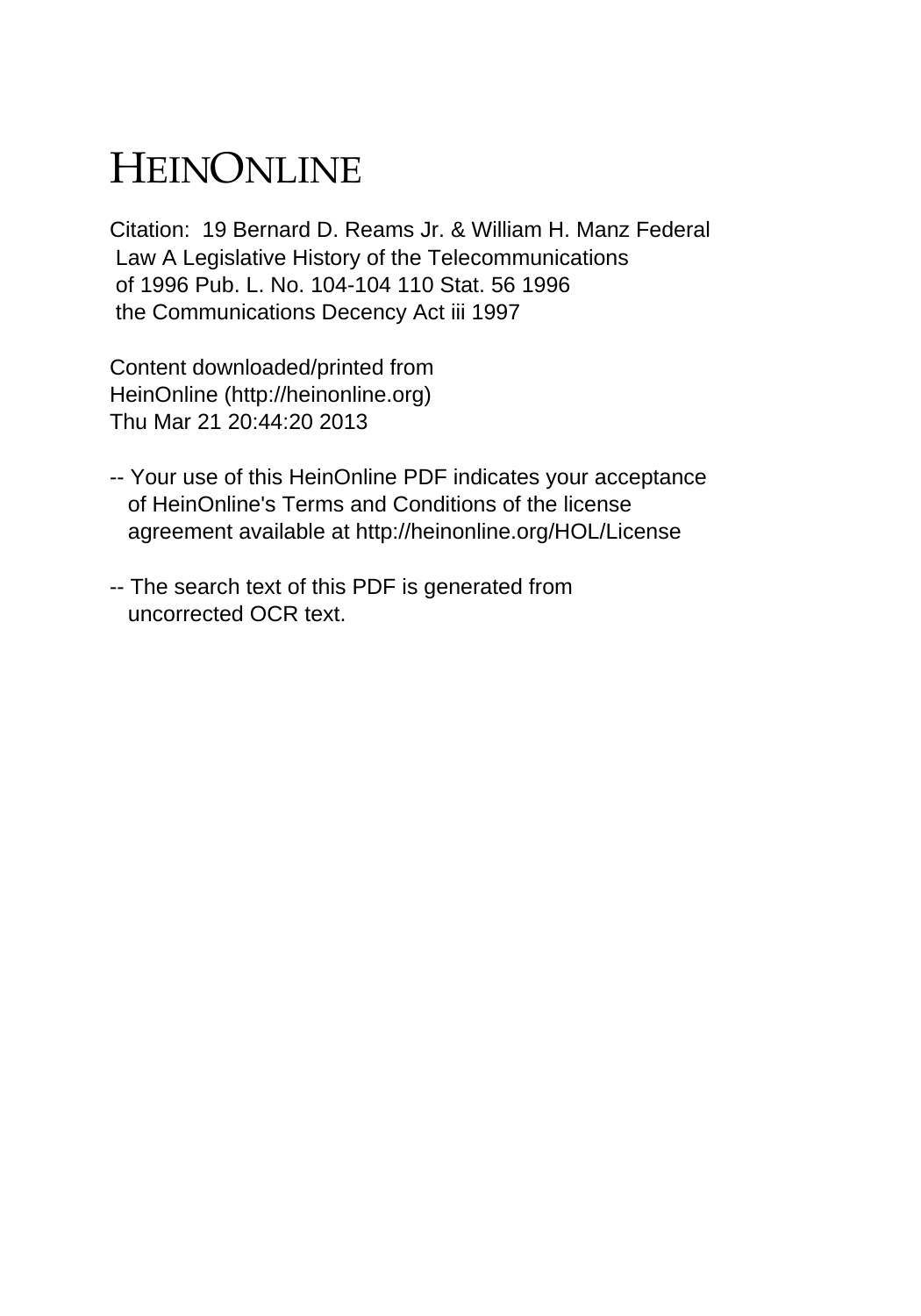## **SUMMARY TABLE OF CONTENTS**

| Master Table of Documents Vol. 1                                                        |
|-----------------------------------------------------------------------------------------|
| Selected Bibliography $\ldots \ldots \ldots \ldots \ldots \ldots \ldots$ Vol. 1         |
| Section I: Law as Enacted Vol. $1$ (Doc. No. 1)                                         |
| Section II: Reports on the Law $\dots$ . Vol. 1 (Doc. Nos. 2 - 6)                       |
| Section III: Hearings on the Law Vol. 2 (Doc. Nos. 7 - 9)                               |
| Section IV: Congressional Record Vol. 3 (Doc. Nos. 10 - 87)                             |
| Section V: Presidential and Vice<br>Presidential Statements Vol. 3 (Doc. Nos. 88 - 95)  |
| Section VI: Past Bill Versions Vol. 4 (Doc. Nos. 96 - 101)                              |
| Section VII: Related Bills Vol. 5 (Doc. Nos. 102 - 115)<br>Vol. 6 (Doc. Nos. 116 - 120) |
| Section VIII: Congressional Record -<br>Related Bills Vol. 6 (Doc. Nos. 121 - 162)      |
| Section IX: Past Reports $\ldots$ . Vol. 7 (Doc. Nos. 163 - 170)                        |
| Section X: Past Hearings $\ldots$ . Vol. 8 (Doc. Nos. 171 - 172)                        |
| Vol. 9 (Doc. No. 173)                                                                   |
| Vol. 10 (Doc. No. 174)                                                                  |
| Vol. 11 (Doc. No. 175)                                                                  |
| Vol. 12 (Doc. Nos. 176 - 177)                                                           |
| Vol. 13 (Doc. Nos. 178 - 179)                                                           |
| Vol. 14 (Doc. No. 180)                                                                  |
| Vol. 15 (Doc. Nos. 181 - 184)                                                           |
| Vol. 16 (Doc. No. 185)                                                                  |
| Vol. 17 (Doc. No. 186)                                                                  |
| Vol. 18 (Doc. Nos. 187 - 188(A&B))                                                      |
| Vol. 19 (Doc. Nos. 188(C) - 189)                                                        |
| Vol. 20 (Doc. Nos. 190 - 191)                                                           |
| Vol. 21 (Doc. Nos. 192 - 201)                                                           |
| Section XI: Final Report<br>$\ldots$ Vol. 21 (Doc. No. 202)                             |